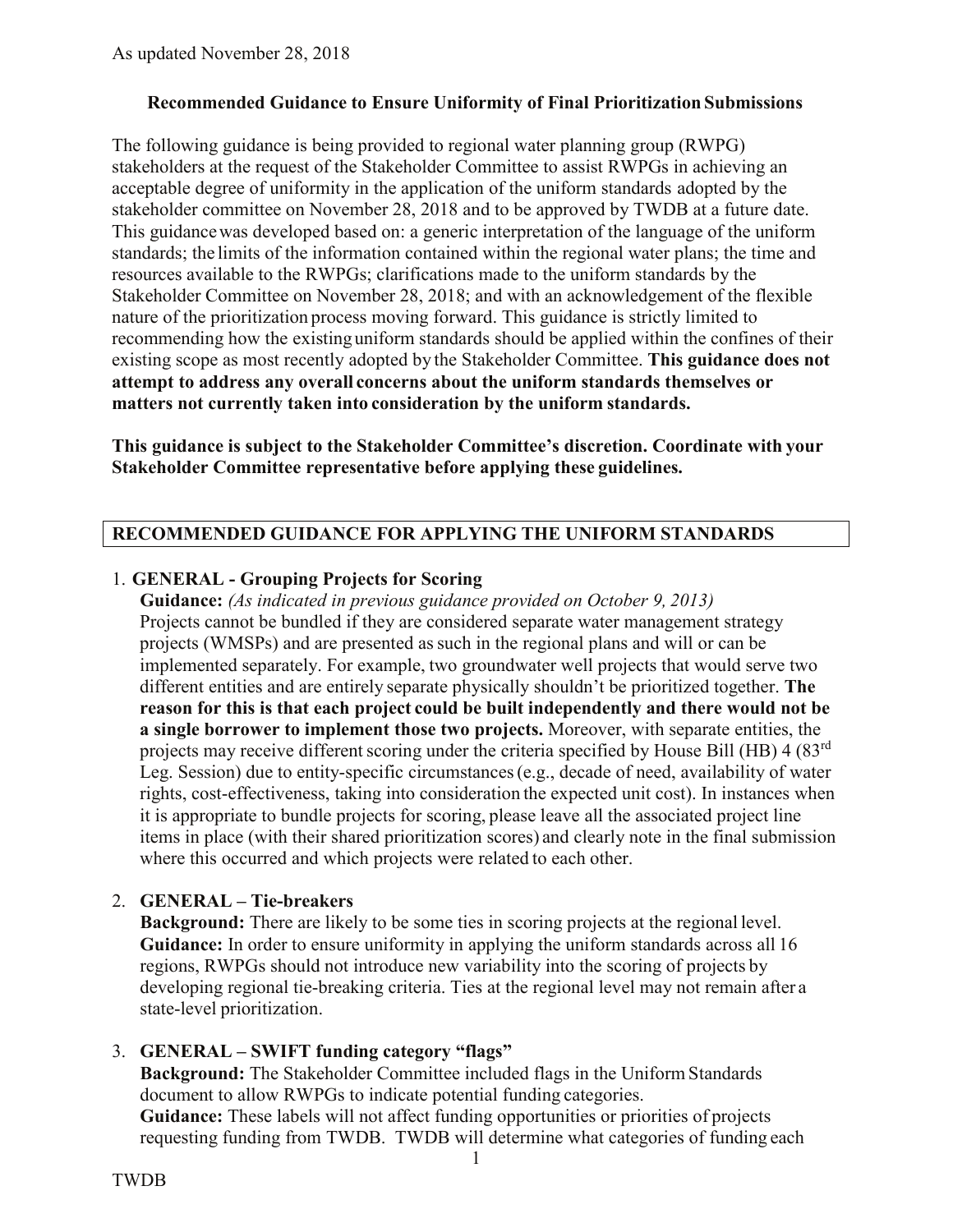project will qualify for at the time that funding applications are submitted, regardless ofthese flags.

#### 4. **Uniform Standard 1A -** *What is the decade the RWP shows the project comes online?*  **Background:** (The choices for response to standard 1A include only the planning decades 2020-2070.)

**Guidance:** All the regional water plans present water supply information in the common form of the 2020-2070 planning decades. The online date of a project is the earliest planning decade presented in the published regional water plan in which there is a water supply volume shown, regardless of the date of water needs of any participants. A project that has zero supply shown for the 2020 decade, for example, could not be considered online in 2020 since there is not a supply volume in the 2020 decade. (Note that the online date of a project cannot be changed from what is in the regional water plan without a formal regional water plan amendment.)

#### 5. **Uniform Standard 1B -** *In what decade is initial funding needed?*

**Background:** There were questions about how to determine the score if there was no response to the Infrastructure Financing Survey or other information in the published plan regarding a date that initial funding will be needed. Several standards (including 1B, 2Band 2C) include a footnote indicated by a double asterisk that states: *"\*\* indicatesthat additional data may have to be collected by RWPG in order to score projects."* Guidance: The footnote (\*\*) suggests that not all the uniform standard scores would be based on water plan information obtained at a single, common point in time (e.g., from 2021). Data sources for this score should be limited as much as possible to the published plan and Infrastructure Financing Survey responses (survey data and forms provided by TWDB). In the absence of information directly related to the 2021 regional water plans, the RWPG should seek other published information and, in the absence of published information, the RWPG should apply a reasonable and consistent assumption for all project types. In any case, the decade that funding is needed should never be indicated later than the decade the project comes online in the plan.

### 6. **Uniform Standards (2A-C):**

**2A -** *What supporting data is available to show that the quantity of water needed is available?*

**2B -** *If necessary, does the sponsor hold necessary legal rights, water rights and/or contracts to use the water that this project would require?*

**2C -** *What level of engineering and/or planning has been accomplished for this project? (Points based on progress on scientific data collection, stage of studies and design)*

**Background:** There were questions about whether the scoring had to be based on conditions at the time of the plan (adoption) or current conditions. Several uniform standards(including 2B and 2C) include a footnote indicated by a double asterisk that states: *"\*\* indicatesthat additional data may have to be collected by RWPG in order to score projects."*

Guidance: The addition of a new project through an amendment, for example, will likely require scoring the additional project based on currently available information. Therefore, we recommend currently available information whenever possible. Because the regional project prioritizations are not considered part of the regional water plans, they may be updated by the RWPGs in the future (e.g., if the uniform standards are modified). The effort and frequency with which RWPGs acquire updated information and update their regional water plan prioritizations is for each RWPG to determine. Any such updates to regional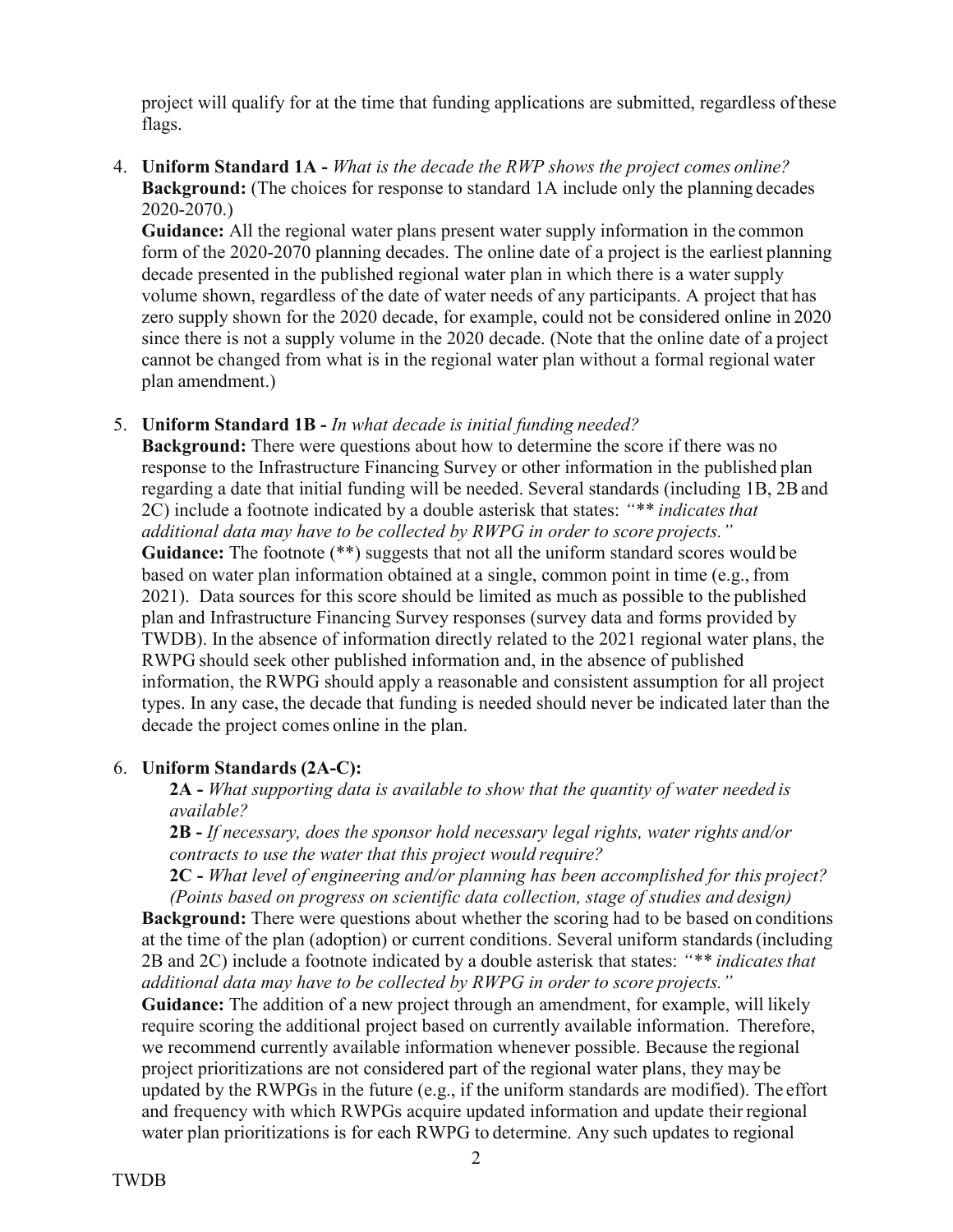water plan prioritizations would be subject to RWPG approval. Uniform standard 2A specifically was clarified by the Stakeholder Committee on November 28, 2018 to include project specific studies as a measure for sufficient quantities of water in the score of five points awarded. This clarification was to address concern that surface water projects could only be modeled and were thus limited to a maximum score of three points.

7. **Uniform Standard 2D -** *Has the project sponsor requested that the project be included in the Regional Water Plan?*

**Guidance:** Clarification was provided that project sponsors providing written requests during any cycle of regional water plan would be scored as "yes".

## 8. **Uniform Standards (3A and B):**

**3A -** *In the decade the project supply comes online, what is the % of the WUG's(or WUGs') needs satisfied by this project?*

**3B** - *In the final decade of the planning period, what is the % of the WUG's (or WUGs') needs satisfied by this project?*

**Background:** The basis for obtaining points in these standards is meeting a percentage of identified water needs in the plans.

## **Guidance:**

- If the entities served by a strategy in the plan have no needs in a decade of interest, that strategy would not be meeting any water needs and should therefore score zero points.
- County-wide water user groups are considered a single water user group for the purpose of applying this standard.
- RWPGs will need to perform an additional assessment to estimate the volume of supply from recommended projects. This may include but is not limited to reviewing the water management strategy volumes related to the project (data provided by TWDB).
- 9. **Uniform Standard 3C**  *Is this project the only economically feasible source of newsupply for the WUG, other than conservation?*
	- **Guidance:**
		- Since this particular uniform standard developed by the stakeholder committee does not directly consider conservation for scoring under this criteria, conservation would always score zero points based on the language.
		- For projects that are the only economically feasible strategy other than conservation *for at least one of the WUGs served by the project* (in the case of a project sponsored by a wholesale water supplier and that serves multiple WUGs) it should score five points.

# 10. **Uniform Standard 3D** *- Does the project serve multiple WUGs?* **Guidance:**

- A wholesale water provider project will only score 5 points if the water plan data indicates that multiple water user groups rely on the project.
- County-wide water user groups are considered a single water user group for the purpose of applying this standard.
- Water user groups split by river basin and/or regional water planning area are considered a single water user for the purpose of applying this standard.